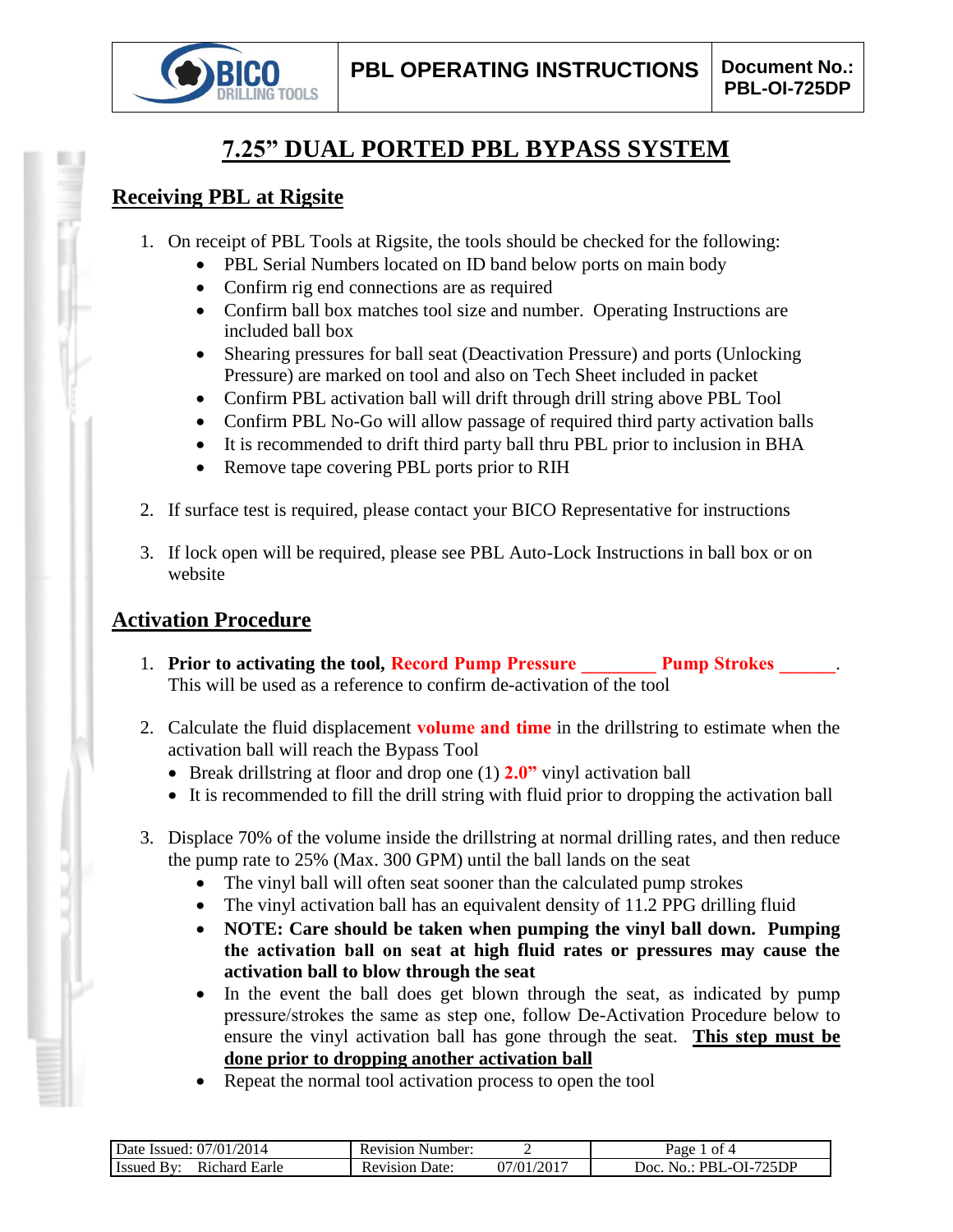- 4. When the activation ball lands on-seat, the Sleeve will shift to its open position against the spring with pump pressure. The activation ball will not float off of the seat if pumping is discontinued
	- **NOTE: IT TAKES LESS THAN 250 PSI TO ACTIVATE /OPEN THE TOOL**
	- Surface indication of the tool being in the open position is a pressure drop. **Compare pump pressure/strokes to rates and pressures recorded in step one.** Once the tool is open, pump rates can be increased to the desired rate above the ball deactivation shearing pressure**.** High pump rates/PSI will not push the ball through the seat and deactivate the tool. The deactivation pressure, marked on the tool and on Tech Sheet, only applies after the steel balls have been dropped to deactivate the tool
	- Fluid will now be diverted through the side ports. As long as pumping is continuous, fluid will be diverted through the ports. If pumping is halted, the sliding sleeve will shift to the closed position. When pumping resumes, the sleeve will shift open again allowing fluid diversion through the ports of the PBL Tool
	- It is recommended a constant, high pump rate be maintained while the tool is in the open position. **If low flow rates, low differential pressures between drill pipe and annulus, bullheading, squeezing or similar low flow operations are required, it is recommended to deactivate the PBL Tool before commencing such operations**
	- Rotating and reciprocating the drillstring is good practice while activating and deactivating the PBL Tool

### **De-Activation Procedure**

**IG TOOLS** 

- 1. Break the drillstring at rig floor and drop 2 steel **1 3/8"** de-activation balls. It is good practice to drop the second steel ball 5-10 seconds after the first one
- **2.** After dropping the steel de-activation balls, immediately start pumping at 50% of the normal flow rates (200 GPM minimum) keeping the pump pressure 1000 psi below PBL deactivation pressure and watch for a pressure increase
	- When the steel balls reach the PBL Tool, they will restrict flow through the ports creating an immediate pressure increase. Bring the pressure up as quickly as possible. Do not slow or stop flow rates
	- **The vinyl ball should blow through the seat at +/- 10% of stated shear pressure depending upon down hole conditions**
	- A pressure decrease is an indication the vinyl activation ball has blown through the seat and into the ball catcher. The steel balls will follow into the ball catcher
- 3. After the vinyl ball shears through the seat, the sleeve will move to the closed position. Circulation will now be through the BHA
- 4. When pumping is resumed, check that the pressure and strokes are the same as they were prior to activating the PBL Tool (See data recorded in step one, above)

**NOTE:** After tripping out of the hole, the balls must be removed from the ball catcher sub before RIH again. **The used vinyl activation balls should be immediately discarded and NEVER RE-RUN.** It is not recommended to TIH with balls in cage

| Date Issued: 07/01/2014            | <b>Revision Number:</b> |                         | $2$ of 4<br>$\log_e$                |
|------------------------------------|-------------------------|-------------------------|-------------------------------------|
| <b>Issued By:</b><br>Richard Earle | Date:<br>Revision       | .)7/01/201 <sup>-</sup> | PBL-OI-725DP<br>Doc.<br>$N\Omega$ . |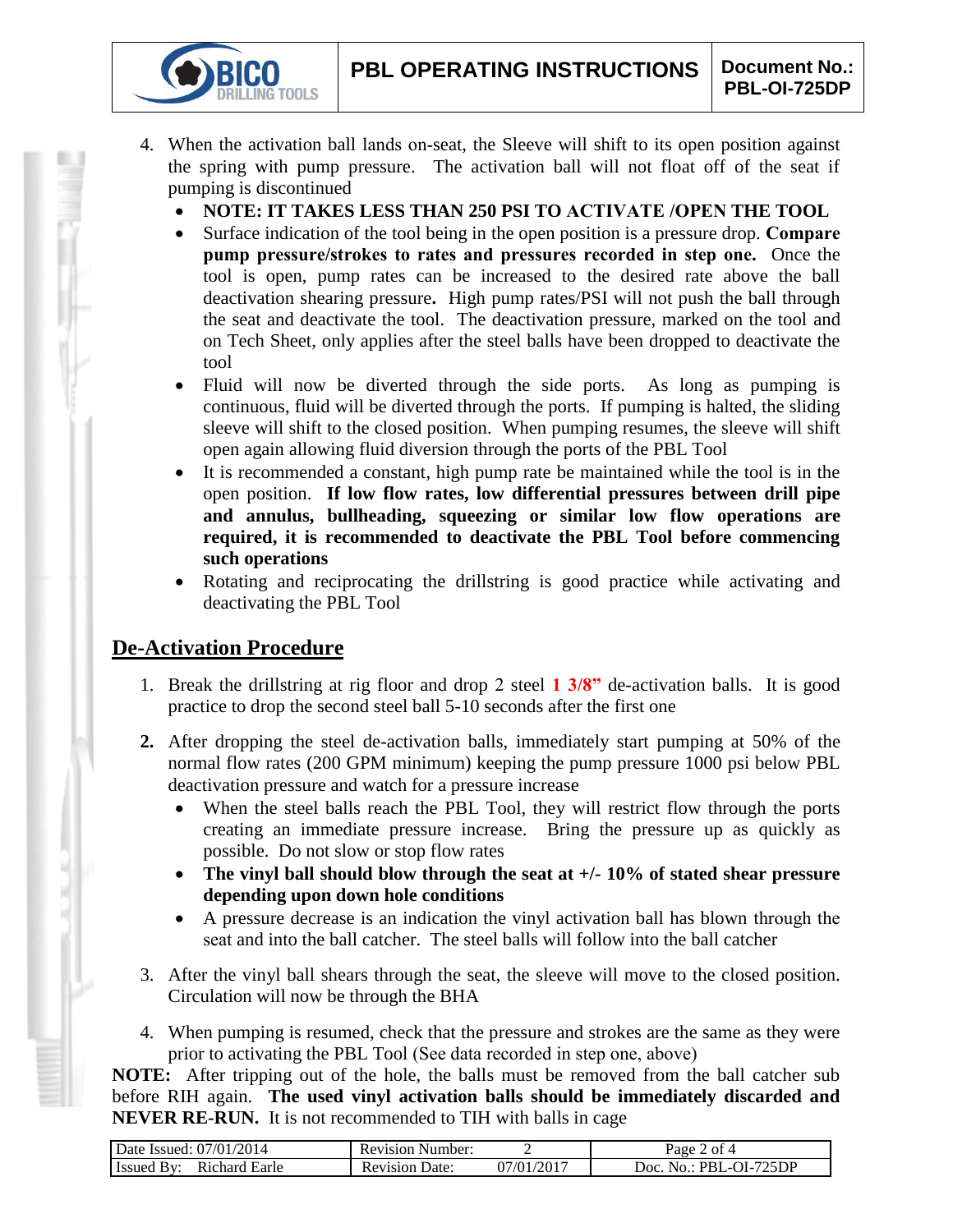

If required, ensure float valve is in BHA below PBL or finger trap has been installed in cage to prevent movement of balls. Consult BICO if situation arises. **If the PBL sub is to be rerun after being activated, it is strongly recommended to deactivate the tool prior to tripping out of the hole**

### **Emergency Weighted Darts with Vinyl Balls or "Fast Darts"**

A Weighted Dart inserted in a **2.0"** vinyl ball or a **2.0"** Fast Dart is supplied as part of the package of operating balls. **These Darts are to be utilized only in cases where it is not possible to pump down the Vinyl Ball.** These ball/darts weigh approximately 6-7 times greater than the standard activation ball to facilitate activation of the PBL sub when limited or no circulation is possible. **These ball/darts MUST be dropped in direction indicated below down the drillstring when activating the tool.** It is not recommended to utilize the ball/dart in well bores with angles greater than 55<sup>°</sup> if pumping is not possible

#### **Weighted Ball/Dart Fast Dart**





**If Fast Dart is utilized in conditions when circulation is possible, the maximum flow rate is 150 GPM when pumping down Dart.** If deactivation is required, use same procedure as above. Each activation by Fast Dart reduces the total available cycles by one

Should there be any questions regarding the operational procedures of the PBL Tool please contact BICO Drilling Tools or visit our website at: **www.bicodrilling.com**

### **Contacts: BICO Drilling Tools, Inc**

**Corporate Headquarters and Service Center - Houston, Texas**

1604 Greens Road Houston, TX 77032 Phone: 281-590-6966, 877-779-2426 Fax: 281-590-2280 e-mail: [sales@bicodrilling.com](mailto:sales@bicodrilling.com)

### **Southeast Service Center Broussard, Louisiana**

303 Ida Road Broussard, LA 70518 Phone: 337-839-1133 Fax: 337-839-1143 **Mid-Continent Service Center Oklahoma City, Oklahoma** 1901 S.E. 22nd Street Oklahoma City, OK 73129 Phone: 405-677-5877 Fax: 405-677-5218

#### **Rocky Mountains Service Center Casper, Wyoming** 1849 Pyrite Casper, WY 82604 Phone: 307-237-1420, 888-437-1420 Fax: 307-237-1419

| Date Issued: 07/01/2014     | <b>Revision Number:</b> |            | Page 3 of 4                            |
|-----------------------------|-------------------------|------------|----------------------------------------|
| Richard Earle<br>Issued By: | <b>Revision Date:</b>   | 07/01/2017 | . No.: PBL-OI-725DP<br>10 <sub>c</sub> |